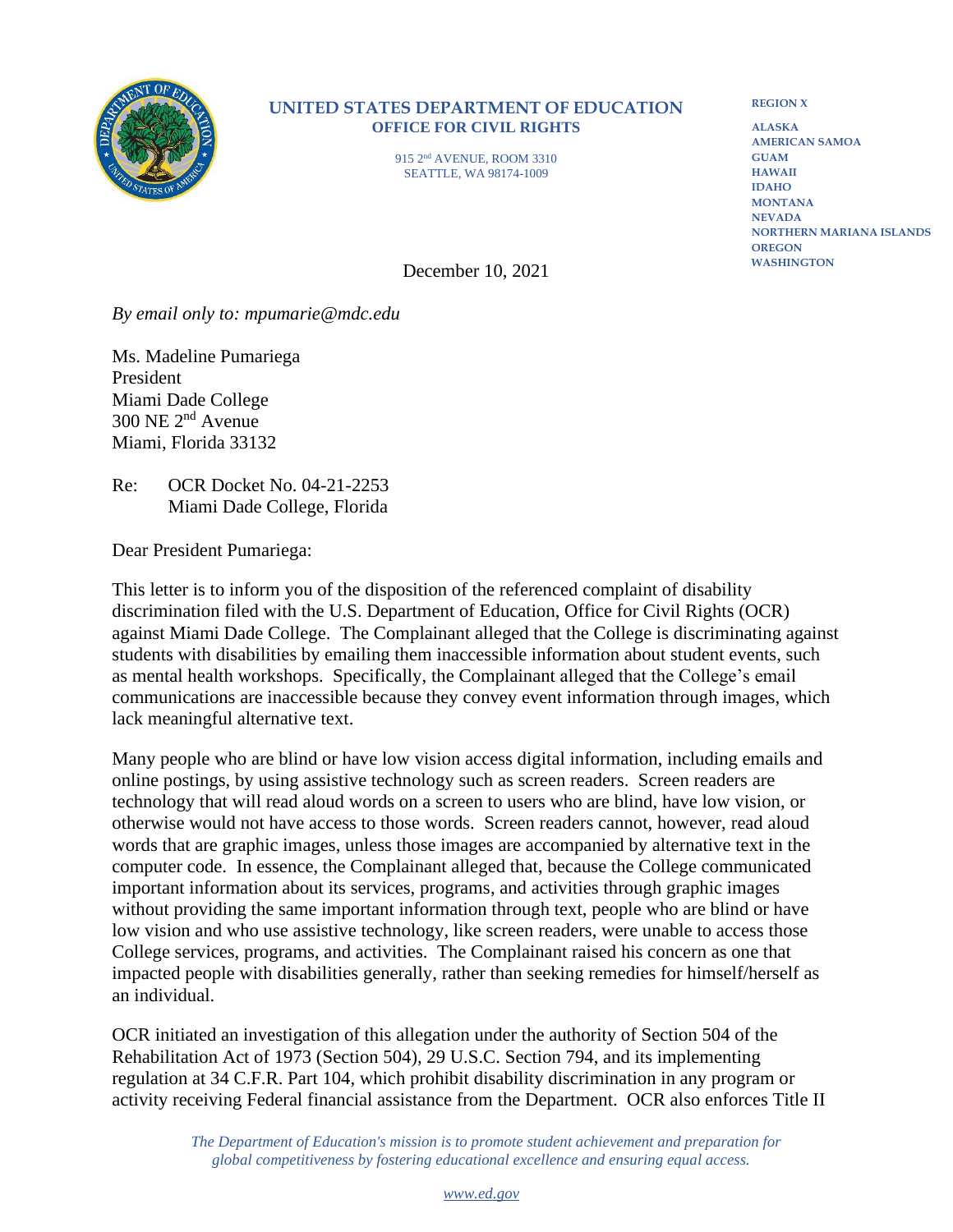OCR Docket No. 04-21-2253

Page 2 of 4

of the Americans with Disabilities Act of 1990 (Title II), 42 U.S.C. Section 12131 *et seq.*, and its implementing regulation at 28 C.F.R. Part 35, which prohibit disability discrimination by public entities. Because the College receives Federal financial assistance from the Department and is a public entity, OCR has jurisdiction over the College pursuant to Section 504 and Title II, respectively.

As explained below, prior to completing OCR's investigation, the College requested to voluntarily resolve the allegation and signed the enclosed Voluntary Resolution Agreement (Agreement).

Under the Section 504 and Title II regulations, the College is prohibited, based on disability, from excluding qualified individuals with disabilities from participation in, denying them the benefits of, or otherwise subjecting them to discrimination under any of its services, programs, or activities. *See* 34 C.F.R. §§ 104.4(a) and 104.43(a); 28 C.F.R. § 35.130(a). Both the Section 504 and Title II regulations prohibit the College, whether directly or through contractual arrangements, based on disability, from affording qualified individuals with disabilities an opportunity to participate in or benefit from aids, benefits, and services that are not equal to the opportunity afforded to others. *See* 34 C.F.R. § 104.4(b)(1)(ii); 28 C.F.R. § 35.130(b)(1)(ii). Similarly, the Section 504 and Title regulations prohibit the College, whether directly or through contractual arrangements, based on disability, from providing qualified individuals with disabilities with aids, benefits, or services that are not as effective in affording an equal opportunity to obtain the same result, to gain the same benefit, or reach the same level of achievement as that provided to others. *See* 34 C.F.R. § 104.4(b)(2); 28 C.F.R. § 35.130(b)(1)(iii). A qualified individual with a disability, or a class of qualified individuals with disabilities, may be provided with a different or separate aid, benefit, or service only if doing so is necessary to ensure that the aid, benefit, or service is as effective as that provided to others. *See* 34 C.F.R. § 104.4(b)(1)(iv); 28 C.F.R. § 35.130(b)(1)(iv).

Additionally, under the Title II regulations, the College is required to take appropriate steps to ensure that its communications with applicants, participants, members of the public, and companions with disabilities are as effective as its communication with others. *See* 28 C.F.R. § 35.160(a).

OCR's investigation to date included reviewing written policies, procedures, and guidelines regarding the College's email communication services; reviewing and examining a sample of email correspondence sent by the College and the Complainant to students during 2021, including emails sent via SharkNet (https://sharknet.mdc.edu/), the College's student club and organization portal; and reviewing information published on the College's website, SharkNet, and provided by the Complainant. From OCR's examination of the College's widely-distributed emails about student events and services, OCR identified some emails, including an email invitation to a College sponsored mental health workshop, that conveyed information through graphic images that lacked meaningful alternative text and were inaccessible to some people with disabilities. Based on OCR's examination and analysis of this information, OCR has identified a concern that the College may be discriminating against students with disabilities by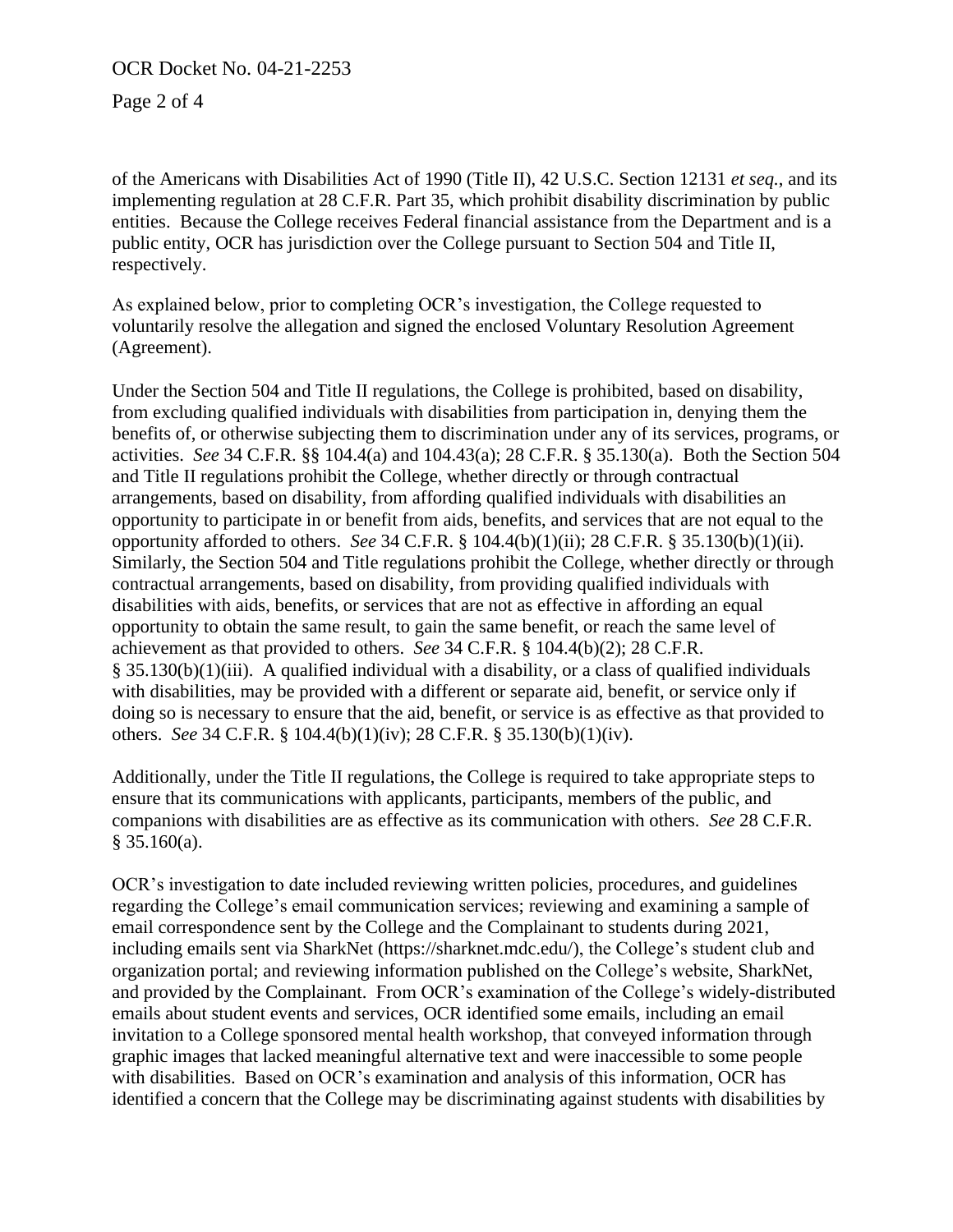OCR Docket No. 04-21-2253

Page 3 of 4

failing to make accessible to people with disabilities important information in emails about student events and services.

During the course of OCR's investigation, OCR also reviewed and examined a sample of event postings published on SharkNet, the College's online student club portal and, similar to the College's email correspondence, OCR identified some postings regarding events, including a College sponsored mental health awareness event, that conveyed information through graphic images that lacked meaningful alternative text and, as such, were inaccessible to some people with disabilities. Based on OCR's examination and analysis of this information, OCR has identified a concern that the College may be discriminating against students with disabilities by failing to make accessible to people with disabilities important information about student events and services on its online student club portal. OCR has not made any findings of discrimination because it had not completed its investigation at the time the College requested to resolve this matter. OCR would have conducted further interviews and investigation before making such a finding.

Section 302 of OCR's *Case Processing Manual* states that an allegation may be resolved at any time when, prior to OCR issuing a final determination, a recipient expresses an interest in resolving the allegation and OCR determines that it is appropriate to resolve the allegation with a voluntary resolution agreement. In this case, prior to the conclusion of OCR's investigation, the College expressed interest in voluntarily resolving the allegation and OCR has determined that it is appropriate to resolve the allegation with an agreement.

Subsequent discussions with the College resulted in the College signing the enclosed Agreement, which addresses the Complainant's allegation and OCR's additional concern that the College was posting information about student events and services on its online student club portal in a way that made that information inaccessible to some students with disabilities. OCR will monitor the implementation of the Agreement and will close this matter when OCR determines that the College has fulfilled the terms of the Agreement.

This concludes OCR's investigation of the referenced case. This letter should not be interpreted to address the College's compliance with any other regulatory provision or to address any issues other than those addressed in this letter. The Complainant may have the right to file a private suit in federal court whether or not OCR finds a violation.

This letter sets forth OCR's determination in an individual case. This letter is not a formal statement of OCR policy and should not be relied upon, cited, or construed as such. OCR's formal policy statements are approved by a duly authorized OCR official and made available to the public.

Please be advised that the College may not harass, coerce, intimidate, or discriminate against any individual because he or she has filed a complaint or participated in the complaint resolution process. If this occurs, the individual may file a complaint alleging such treatment.